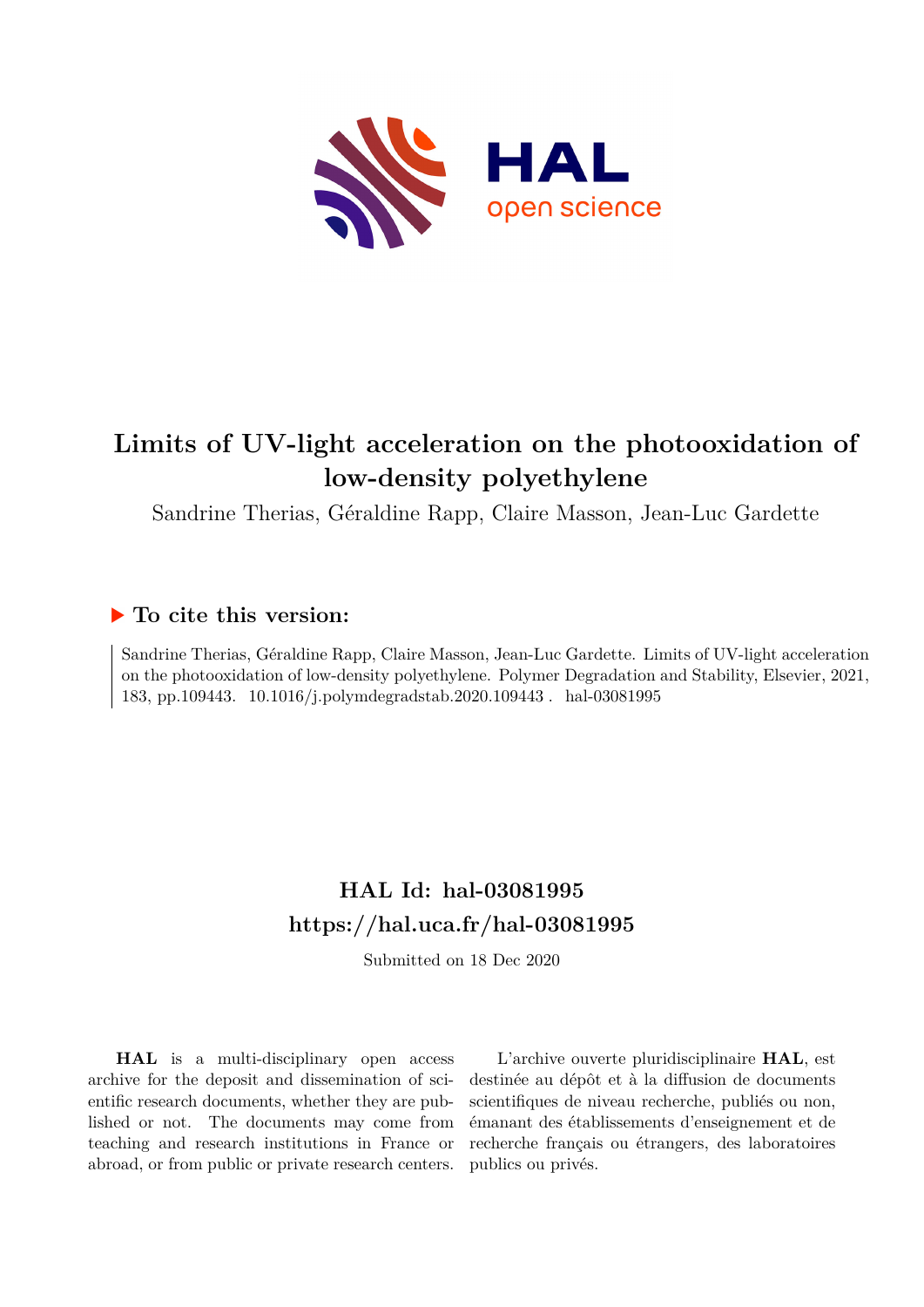### **Limits of UV-light acceleration on the photooxidation of low-density polyethylene**

Sandrine Therias\* , Géraldine Rapp, Claire Masson, Jean-Luc Gardette, Université Clermont Auvergne-CNRS-SIGMA Clermont, ICCF F-63000 Clermont–Ferrand, France

## **Abstract**

Lifetime prediction of polymers requires accelerated ageing based on an increase in UV light intensity and temperature. However, the representativeness of artificial ageing is still an issue. The relevance of highly accelerated UV-induced weathering raises the question of reciprocity failure depending on the polymer. The influences of irradiance and temperature on the photooxidation kinetics of polyethylene were studied to determine the extent to which increasing light intensity leads to accelerated photooxidation of polyethylene. Polyethylene films were subjected to accelerated photooxidative experiments at various UV light intensities and different temperatures, and the amounts of carbonylated photoproducts were monitored by IR spectroscopy. The results show reciprocity failure for polyethylene photooxidation and the limits of acceleration by UV light.

**Keywords:** polyethylene, photooxidation, irradiance, acceleration, reciprocity

\* Corresponding Author: Sandrine Therias I.C.C.F. UMR 6296 - Institut de Chimie de Clermont-Ferrand Université Clermont Auvergne - CNRS - SIGMA Clermont Campus des Cézeaux - 24, avenue Blaise Pascal - TSA 60026 - CS 60026 63178 Aubière Cedex E-mail: [sandrine.therias@uca.fr](mailto:sandrine.therias@uca.fr)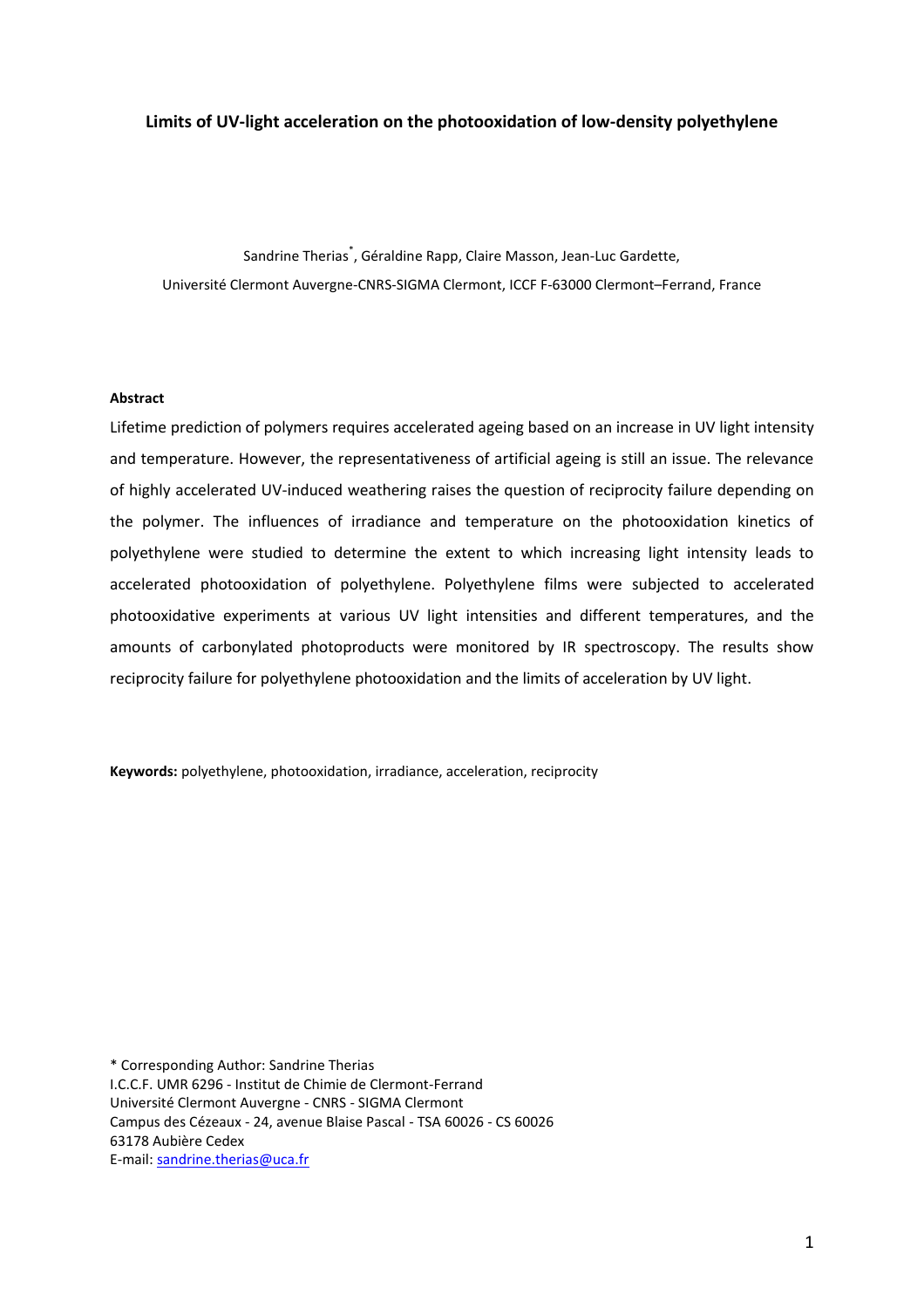#### **1. Introduction**

The issue of lifetime prediction of polymeric materials has been a major concern for decades. Laboratory studies based on artificial ageing are required for proper determination of the long-term durability of polymers. Despite the long-term effort of various laboratories and industrial R&D centres, the reliable and accurate prediction of polymer lifetime is still an issue. Acceleration of UV light-induced degradation of polymers requires devices which allow working at intensities much higher than the solar light intensity. Experiments for predicting the environmental durability are based on accelerated artificial ageing methods, in which the acceleration is usually obtained by increasing the intensity of the light impinging on the surface and increasing the temperature of the exposed samples. Testing in these accelerated conditions can provide useful information in shorter time periods, but the stresses (light, heat,…) and their intensity have to be chosen accurately to avoid unrealistic degradation modes and failure mechanisms not observed in "true" environmental conditions [1,2]. There are many sources of misleading and erroneous results. Understanding the sources of errors is mandatory for developing relevant testing methods [3,4,5,6,7].

The issue of the representativeness of accelerated artificial ageing has been the object of many papers published in the scientific literature. Accurate prediction of the durability of polymers and data indicating that the material is capable of fulfilling its expected service requirement safely are of crucial importance.

Studies focusing on the influence of temperature on thermooxidative degradation have gained considerable attention for years [8]. Thermal degradation will not be considered in this article. It is often reported that the chemical processes governing thermal oxidation follow Arrhenius behaviour, although there is evidence that some polymers show curvature in the Arrhenius plot of oxidation rates [9]. It must also be considered that increasing the temperature of the samples during the experiments can cause heterogeneous degradation due to diffusion-limited oxidation. This issue is also well documented and has been reported in a large number of scientific papers [10, 11].

<span id="page-2-2"></span><span id="page-2-1"></span><span id="page-2-0"></span>In the case of the reactions produced via light exposure, the situation is more complex. The accelerated ageing methods use commercial devices for accelerated weathering or homemade constructed devices. The acceleration of ageing is usually obtained by increasing the intensity of the UV light and by simultaneously increasing the temperature of the exposed samples. Once again, the main question is the representativeness of the accelerated ageing experiments for various reasons.

The mechanism of photooxidation can be wavelength-dependent. Most papers agree with the fact that light sources emitting short wavelengths, which are not present in sunlight, have to be rejected. The difference between the harshness of short and long wavelengths in the UV and visible domains of the solar radiation spectrum is well understood and documented in the literature [12, 13, 14]. In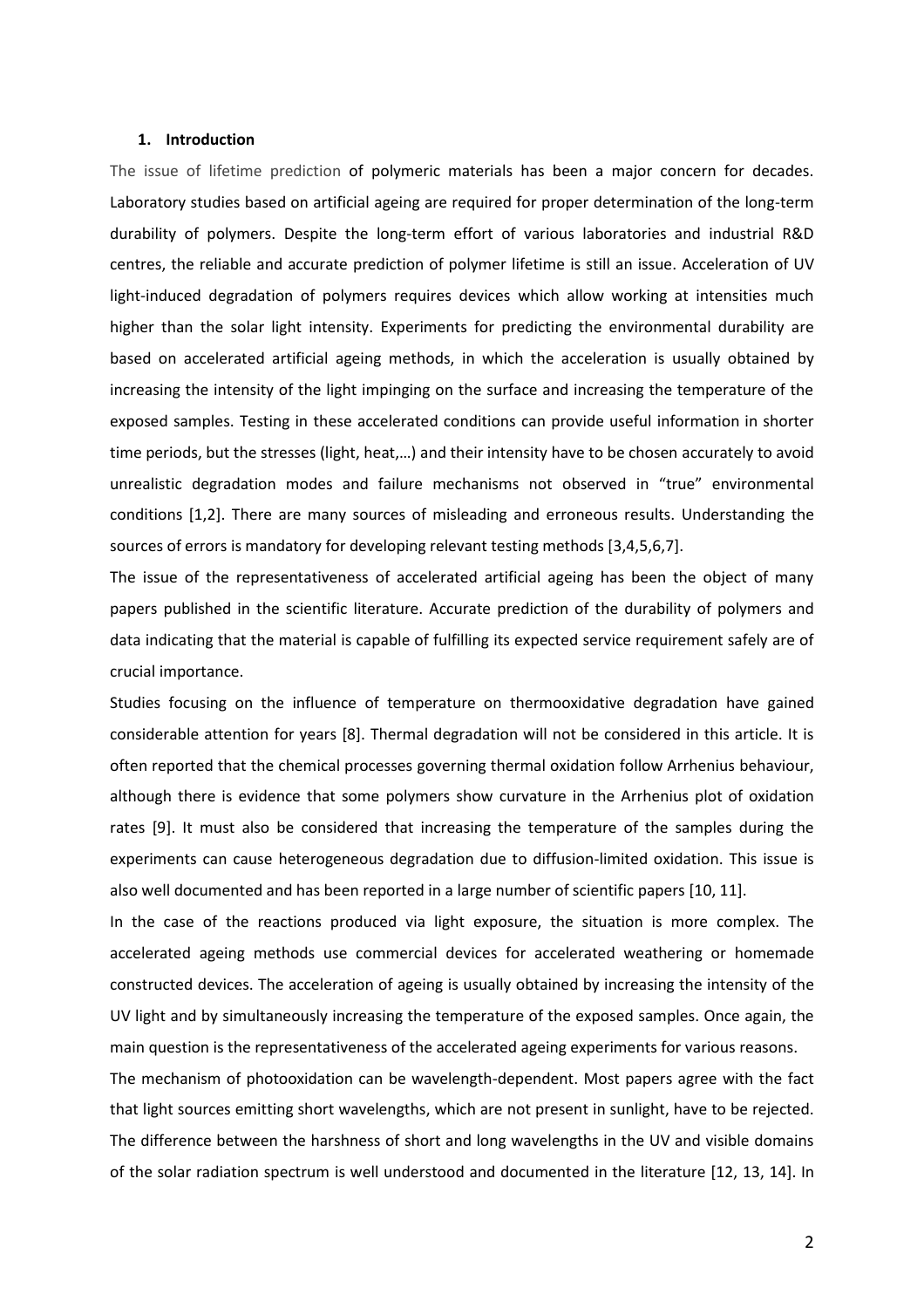addition to the influence of the light distribution on the mechanism, it must also be recalled that the rate of photooxidation can be wavelength-dependent and thus may vary with the spectral distribution of the irradiation.

Increasing the intensity of UV light may be the cause of errors when predicting the lifetime. Light sources with excessively high intensities (lasers) should be avoided, since this kind of source may produce biphotonic processes, triplet-triplet annihilation, or excessive radicals recombinations, producing results similar to those obtained when using sources with short wavelengths. This causes ageing mechanisms not observed in natural conditions The light intensities used in conventional accelerated weathering devices are, however, well below the level which would cause a significant amount of these processes associated with pulsed lasers. Previous results published some years ago unambiguously showed that the photooxidative rate depends on the light intensity [15, 16, 17]. However, it remains a fact that the effect of irradiance, even in acceptable ranges of light intensity, is still the object of severe debates. Currently, there is a growing interest regarding this issue [18, 19,20,21,22] because of the technical, economic and environmental problems arising from the degradation of polymers.

<span id="page-3-1"></span><span id="page-3-0"></span>Special attention must be paid to ensure that there is no change between the mechanisms of the accelerated tests and outdoor exposure. Nonlinear oxidative degradation would be expected if diffusion of oxygen into the sample, additive migration, or other thermally controlled reactions become the rate-limiting step. Although this is a well-documented area, the effect of irradiance, even if not producing heterogeneous oxidation and remaining in acceptable ranges of wavelengths and light intensity, is not understood well and is still the object of severe debates.

In the presence of light and air, light induces photochemical reactions, which can be described by a classical chain oxidation mechanism. The global photooxidation processes depend upon both the effective irradiance and the temperature. Photooxidation is thermally activated, with activation energies on the order of a few tens of kJ/mol. Increasing the temperature allows for accelerating the photooxidation processes, and it also allows maintaining a relevant balance between the photochemical processes and thermodegradation. This is important in the case of polymers susceptible to parallel modification provoked by light or by temperature [23,24,25].

The effect of irradiance on the rate of a photochemical process can be characterized by the reciprocity. A material obeys reciprocity if the degradation is a function of the total radiant energy and not a function of the rate at which the energy is applied. The reciprocity law can be described as:

I  $t = constant$ , with  $l = irradiance$  and  $t = exposure time$ .

The rates of photochemical processes as a function of light intensity usually follow the Schwarzschild law [26]:

 $k = A \cdot P$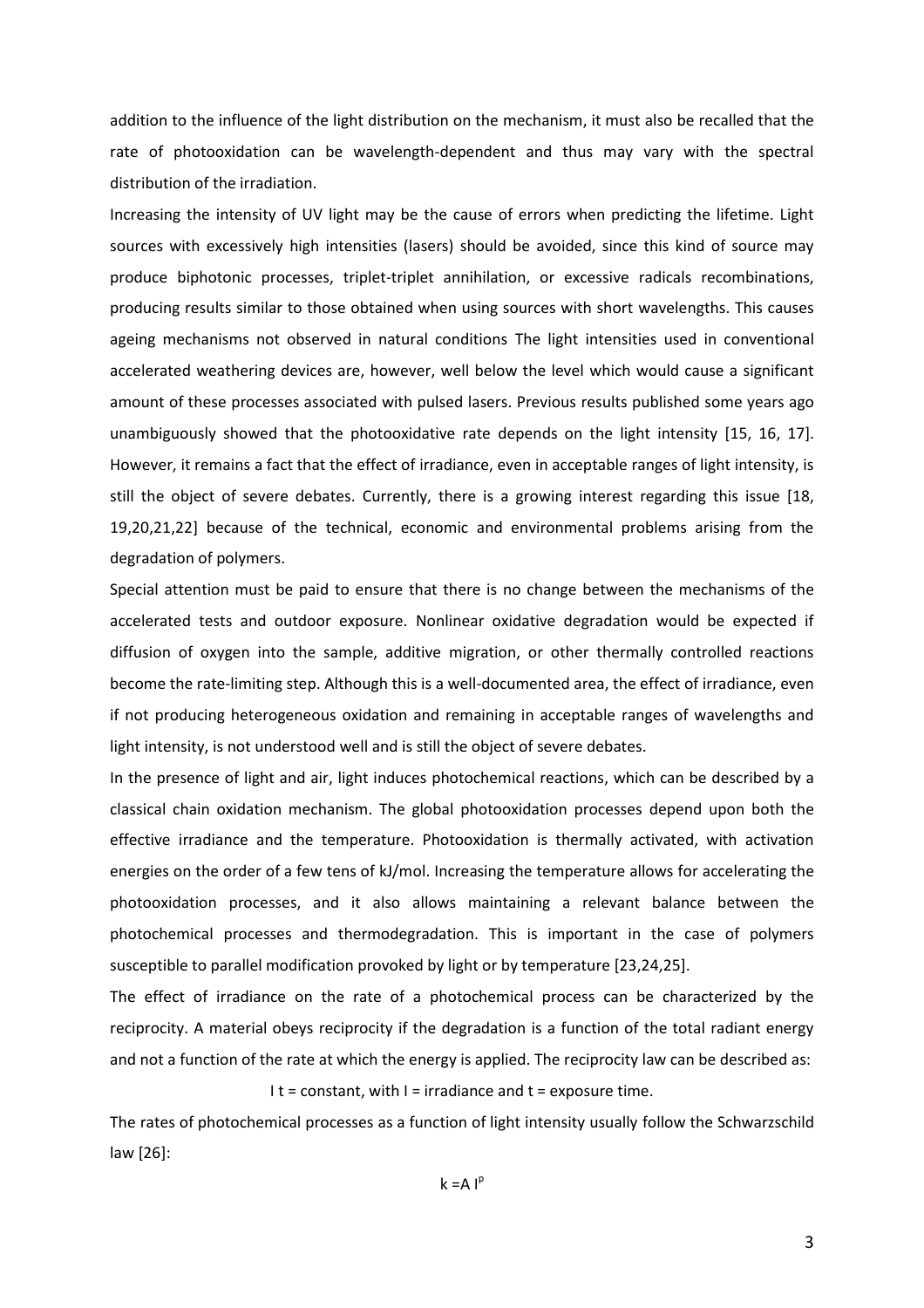where k is the reaction rate, A is a proportionality constant, I is intensity (or irradiance), and p is the Schwarzschild coefficient, which is an experimentally derived number. This may also be written as:

# $I<sup>p</sup>$  t = constant

When p =1, Schwarzschild's law becomes the reciprocity law. For most (unstabilized, stabilized or pigmented) polymeric systems, the literature reports that the p-coefficient ranges between 0.5 and 1 [\[18\]](#page-3-0). However, it has to be considered that most reciprocity experiments reported were conducted with commercial, stabilized or pigmented materials and, more importantly, most of the studies on the effect of irradiance and/or temperature reported in the literature focus on properties such as colour change and yellowing, gloss loss, crystallinity, modulus, elongation at break, and mechanical properties [\[20,](#page-3-1)27,28]. These properties are interesting from a practical point of view, but the changes in these properties are not a direct consequence of UV light degradation and in most cases involve several processes, some of which are not light-dependent. A unique and clear relationship between the degradation of the polymers properties and the chemistry which is involved is still an issue [29]. This makes the understanding of degradation more complex and prevents researchers from proposing general concepts.

Therefore we focused on the influence of the extent of the applied stresses (light, temperature) on the most primary detectable events, which are the chemical reactions involved in the degradation of the properties.

Reciprocity failure occurs when the coefficient of proportionality changes with light intensity. This is critical in lifetime prediction because light is usually applied at a high and constant irradiance during testing, while in general, the usage conditions are lower irradiance and cycles of light exposure. As recalled above, in most cases, the light intensities used in conventional accelerated weathering devices are well below the level which would cause a significant amount of undesired processes.

In the present study, we focused on the photodegradation of polyethylene, a widely used polymer whose degradation mechanisms are well known. This paper reports a study of the influence of light intensity on the rate of photooxidation of polyethylene. Chemical modification provoked by UV light was characterized by infrared spectrometry measurements. We also present results on the photodegradation of bisphenol A polycarbonate (PC) and poly(ethyleneterephthalate) (PET). The long-term objective is to define the limits and accuracy of accelerated weathering of polyethylene and to discuss the relevance of "highly" accelerated UV weathering tools.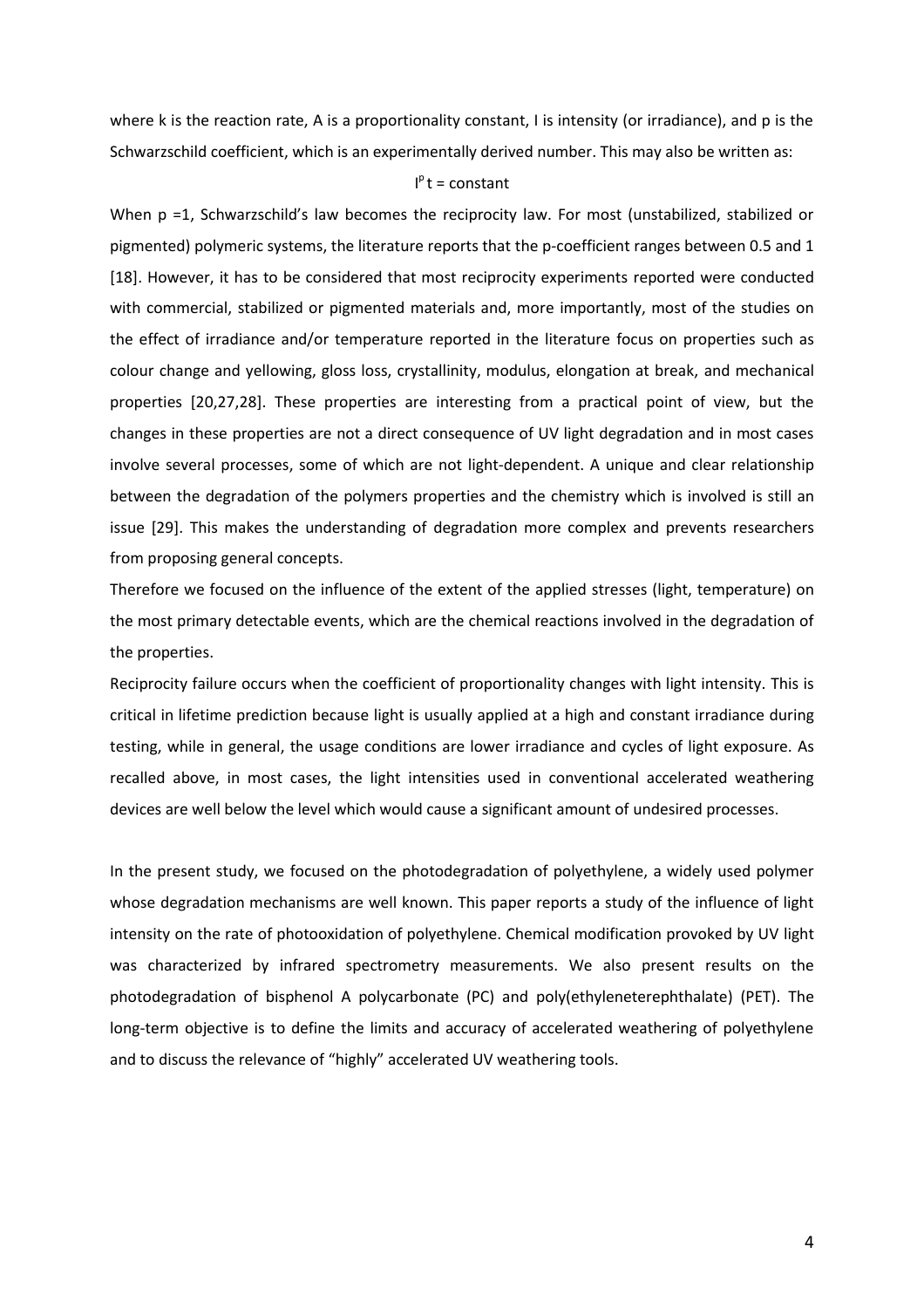#### **2. Experimental**

#### <span id="page-5-0"></span>*2.1.Materials*

Linear low-density polyethylene (LLDPE) was supplied by SABIC<sup>®</sup> (LLDPE 324CE, density = 924 kg.m<sup>-3</sup>,  $M_w$  = 73,000 g.mol<sup>-1</sup>) (description in reference [30]).

PC was purchased from Aldrich ( $M_w = 64,000$  g.mol<sup>-1</sup>).

PET films were kindly supplied by Toray Film Europe (Miribel-France) in the form of thin, uniform films with thicknesses of 125 microns.

#### *2.2.Preparation of polymer films*

LLDPE films with different thicknesses (from 50 to 130 microns) were obtained by compressionmoulding of LLDPE pellets at 140° and 200 bar.

PC films (100 microns) were obtained by compression-moulding of PC pellets at 200°C and 200 bar.

### *2.3.Photothermal ageing*

The samples were irradiated in a MHE unit (Atlas/Ametek) at different temperatures ranging from 51 and 65°C at different irradiances (from 1.1 to 300 W.m<sup>-2</sup> between 300 and 415 nm – see below). Three films of the polymer sample per ageing time were prepared and characterized to ensure the reproducibility of the spectrometry measurements.

This SEPAP MHE was equipped with a medium-pressure mercury lamp located in the centre of the apparatus, around which the samples were placed on a rotating carrousel. Wavelengths below 300 nm were filtered out. The irradiance between 300 and 415 nm was fixed at 90 (M mode) or 300 W.m- <sup>2</sup> (H mode). Irradiance and Black Standard Temperature ( $T_{\text{BST}}$ ) were on-rack controlled by a wireless XENOSENSIV light and a BST monitor. The temperature of the air in the device  $(T_{ch})$  was controlled by a captor placed inside the chamber. As the polymer films used in this study were transparent, the temperature on the surface of the films was considered equal to the chamber temperature.

The light intensity can be modulated by filters. Neutral density filters were used to reduce the amount of light impinging on the polymer samples. The use of neutral density filters (blocking wavelength range: 250-700 nm) allowed for carrying out experiments with irradiances below 90 W.m<sup>-2</sup>. Neutral density filters were placed in front of the polymer films in the MHE device working at 90 W.m<sup>-2</sup>, so that the irradiance received by the samples could be attenuated to 1.1 W.m<sup>-2</sup>. The filters had been obtained from MTO, and were 5 cm square. The measured transmission at 340 nm is shown in Table 1. The transparency of the filters was constant in the range of wavelengths 300-500 nm. It has also to be noted that the transparency was not modified after exposure to light.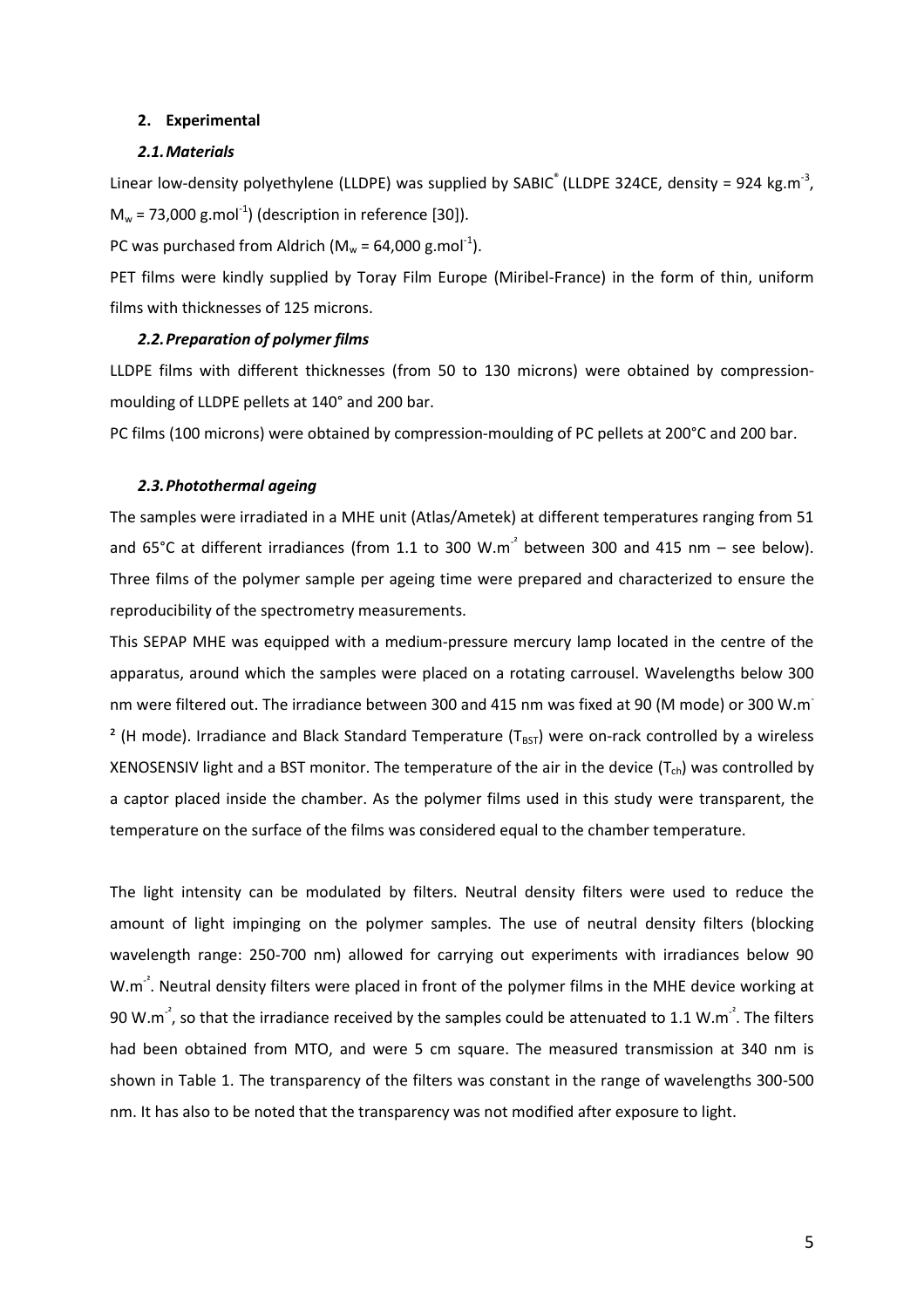| Transmittance (%) of the filter | Irradiance $(W.m-2)$ received by the |
|---------------------------------|--------------------------------------|
|                                 | films                                |
| 1.2                             | 1.1                                  |
| 11.8                            | 10.6                                 |
| 14.1                            | 12.7                                 |
| 25.5                            | 23.0                                 |
| 46.1                            | 41.5                                 |

Table 1 – Spectral characteristics of the neutral density filters and irradiance received by the films.

## *2.4.Characterization method*

### IR spectroscopy

The thickness of the samples was low enough to allow for monitoring the chemical changes in transmission mode. This mode of detection offers the great advantage of quantitative values, in contrast to the ATR mode, which is sensitive to the surface quality, requires internal corrections and only yields semi-quantitative information. The spectra were recorded with a Nicolet 6700 FTIR spectrometer working with OMNIC software. The spectra were obtained using 32 scans and a 2  $cm^{-1}$ resolution.

# **3. Results and discussion**

Infrared spectroscopy has proven to be a useful and is frequently used analytical technique for monitoring the oxidation process of polyethylene [31]. Figure 1 illustrates the changes to the LLDPE spectra, which occurred during the photooxidation, in the range of the carbonyl absorption.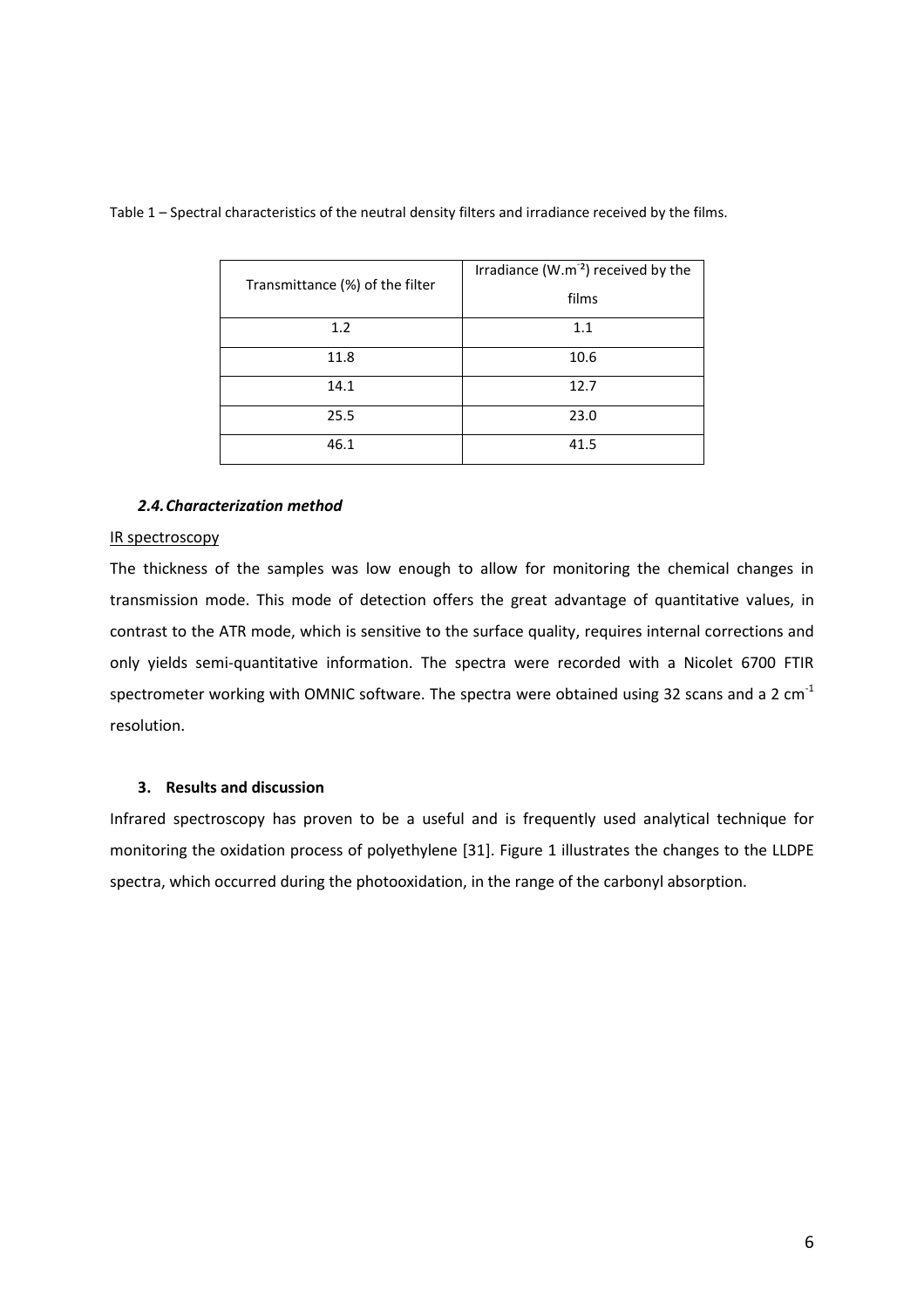

<span id="page-7-0"></span>Figure 1: Infrared spectra of a LLDPE film (80 microns) at different times of photooxidation in the MHE device (90 W.m<sup>-2</sup> and 60°C)

The changes in the spectrum indicate that ketones (1718 cm<sup>-1</sup>) are formed during the initial steps, and carboxylic acids (1713 cm<sup>-1</sup>), esters (1735 cm<sup>-1</sup>) and lactones (1780 cm<sup>-1</sup>) are formed during secondary processes. One can also notice the formation of isolated double bonds (1640 cm<sup>-1</sup>). In the range of hydroxyl frequencies, not shown here, a broad band with a maximum at 3420 cm<sup>-1</sup> and a sharp absorption band at 3550  $cm^{-1}$  appeared in the spectrum. These bands were attributed to the formation of monomeric hydroperoxides (3550  $cm^{-1}$ ) and hydrogen-bonded alcohols and hydroperoxides (3420  $cm^{-1}$ ). The intensities of both bands remained very low, confirming that the stationary concentrations of hydroperoxides were rather small under the conditions of photooxidation [32]. At present, the mechanism of photooxidation accounting for the main routes of degradation of LLDPE is fairly well understood. LLDPE is a non-absorbing polymer in the sense that it does not contain chromophoric functions in its chemical structure, which can absorb in the range of solar light. The basic law of photochemistry should be recalled: light absorption is necessary to provoke photochemical reactions. In the case of non-absorbing polymers, the absorption of light is attributed to unidentified chromophores, which can vary from one LLDPE to another. Extensive work has been devoted to the nature of chromophoric species [33, 34, 35] and it is well known that oxidized species formed during processing, such as hydroperoxides or ketones, are potential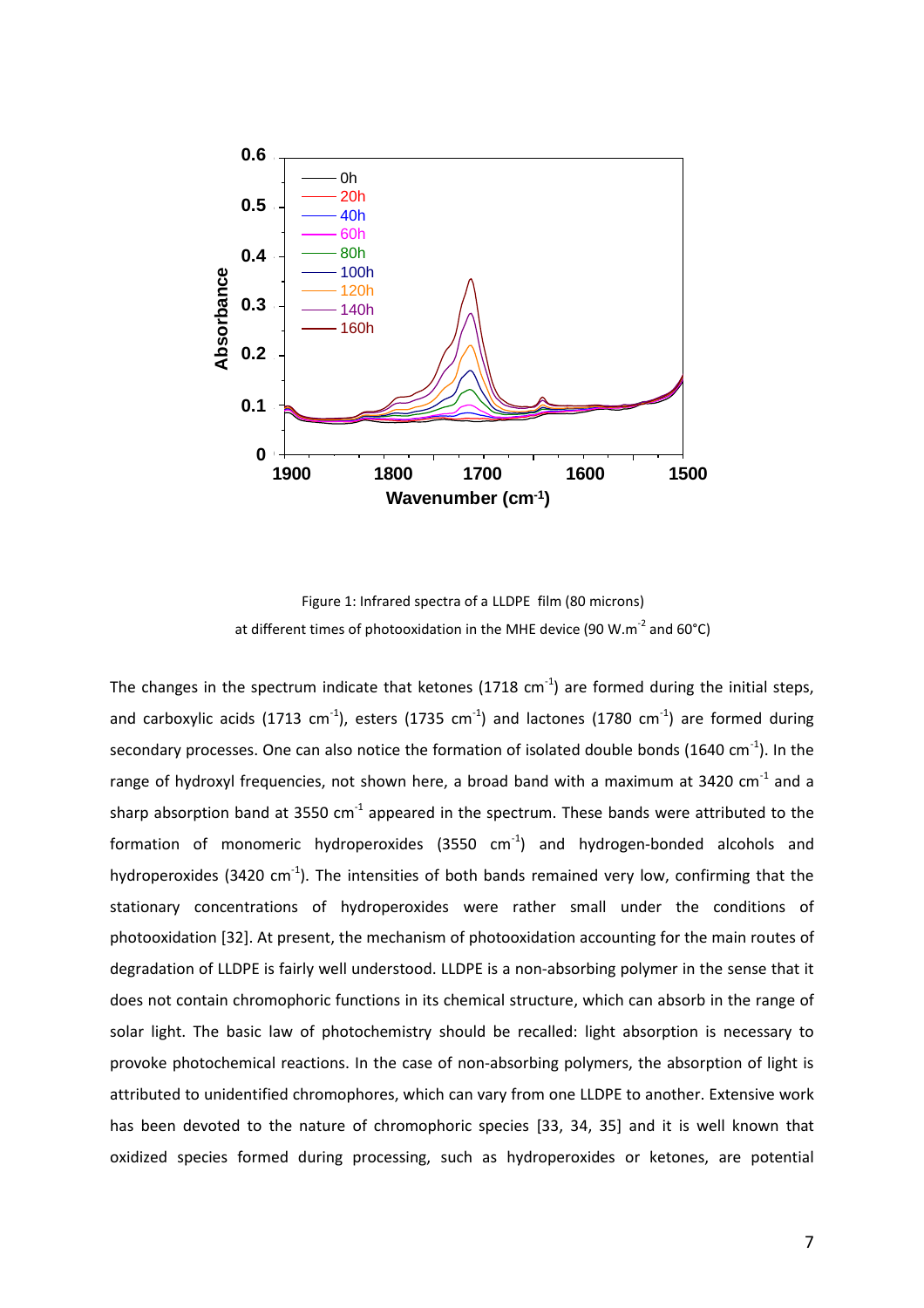candidates. Light absorption by chromophoric defects results in the formation of radicals, which can react following different pathways: abstraction of a hydrogen atom from the macromolecular chain, addition to an unsaturated group (crosslinking reaction [36]), or addition to oxygen, which leads to the formation of various products as recalled above (Fig.1). The intensity of the band at 1713 cm<sup>-1</sup> is often used as a measure of the concentration of carbonyl compounds (mainly carboxylic acids) and to quantify the extent of the oxidation [\[35\]](#page-7-0). The slight differences in the film thicknesses between the various samples were corrected by adjusting the absorbance at 720  $\text{cm}^{-1}$ .

# **3.1.Influence of irradiance (90 and 300 W.m-2 ) at a constant temperature**

We evaluated the influence of the irradiance on the oxidation of samples with a thickness of 80 microns exposed to 90 and 300 W.m<sup>-2</sup> in the chamber of the MHE device at a sample temperature of 55°C. The absorbance at 1713  $cm^{-1}$  was measured and plotted as a function of the exposure time. Figure 2 shows the obtained results.



Figure 2: Carbonyl absorbance  $\Delta A$  (1713 cm<sup>-1</sup>) vs. ageing time as a function of irradiance (90 and 300 W.m<sup>-2</sup>) at a sample temperature of 55°C (LLDPE film thickness 80 microns).

Unexpectedly, it was observed that the kinetic curves obtained from exposing the samples to two different irradiances (90 and 300 W.m<sup>-2</sup>) at the same temperature were the same. This result indicated that no acceleration of the photooxidation was observed, although the irradiance increased by a factor of approximately 3.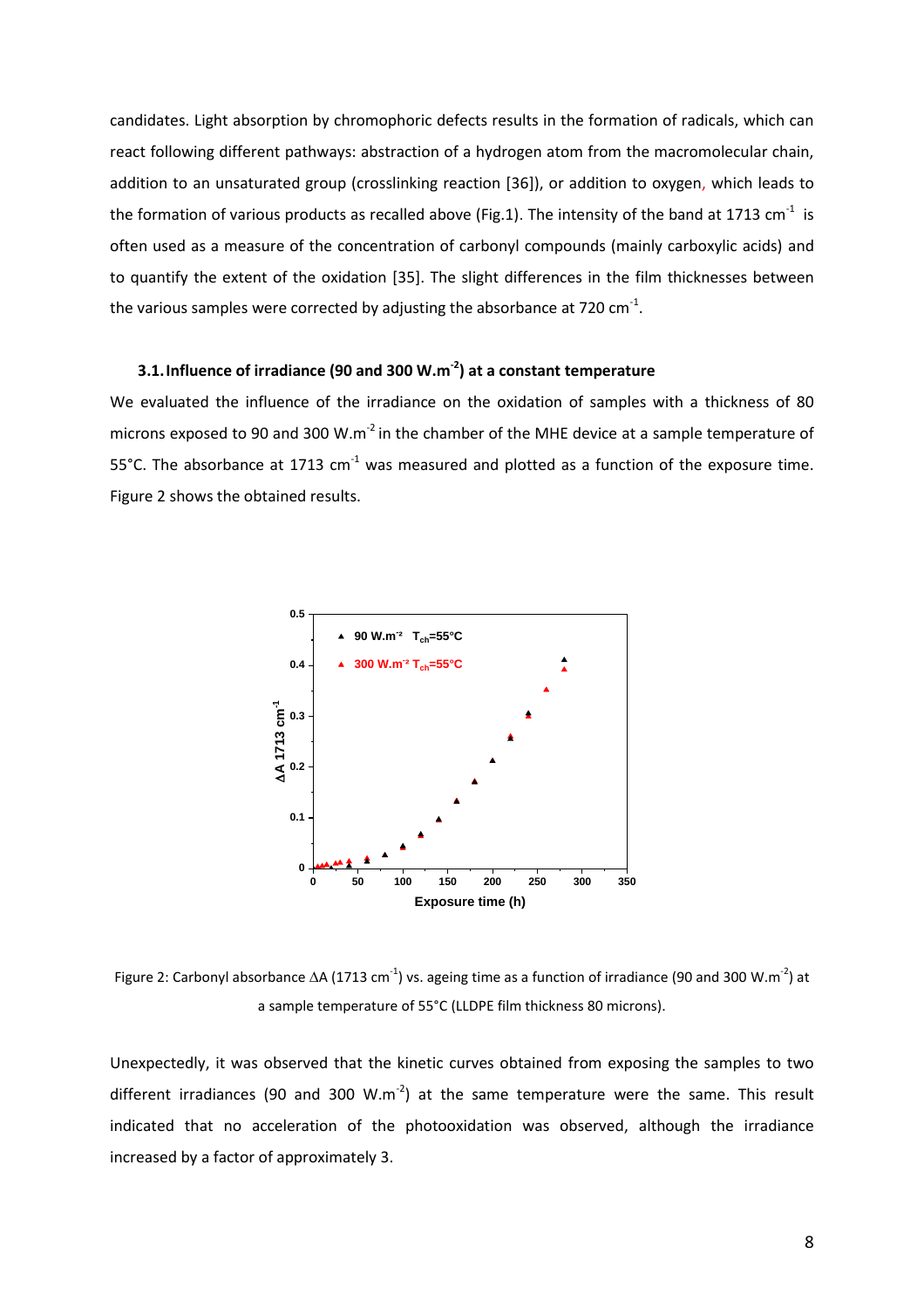#### **3.2.Influence of the film thickness**

This result could be caused by heterogeneous oxidation of the LLDPE film. Heterogeneous oxidation of polymers is a very well-known phenomenon, which has been reported many times in the literature [\[10,](#page-2-0) [11,](#page-2-1) 37, 38]. As recalled in the introduction, the most widespread cause of heterogeneous degradation at the macroscopic level results from oxygen diffusion-limited effects. These effects can be observed in the conditions of accelerated ageing, since the rate of oxygen consumption resulting from the oxidative processes induced by light could exceed the rate of oxygen permeation. In this case, oxidation would occur in the surface layers, whereas the core would remain practically unoxidized. Infrared spectroscopy offers the great advantage of being able to monitor the effects of heterogeneous oxidation. Two simple analytic methods can be used: one is based on the use of micro-FTIR spectroscopy and consists of analysing a microtomed shaving of the photooxidized sample obtained in a plane perpendicular to the axis of irradiation [39,40]. Another method, which was used here, consists of measuring the intensity of an oxidation band as a function of the thickness of the film [41]. If the absorbance varies linearly with the thickness (for reasonably oxidized samples), the oxidation is expected to be homogeneous in the film. In the case of heterogeneous oxidation, a deviation from linearity is observed above a definite thickness.

Here, we used the second method and exposed to irradiation a series of LLDPE samples with thicknesses varying from 50 microns to 170 microns. The samples were irradiated in the MHE device at 90 and 300 W.m<sup>-2</sup> at 55°C. As an example, Figure 3 shows the changes in the absorbance at 1713 cm<sup>-1</sup> of the LLDPE films with various thicknesses during photooxidation in the MHE device irradiated at 90 W.m<sup>-2</sup> after various times of exposure.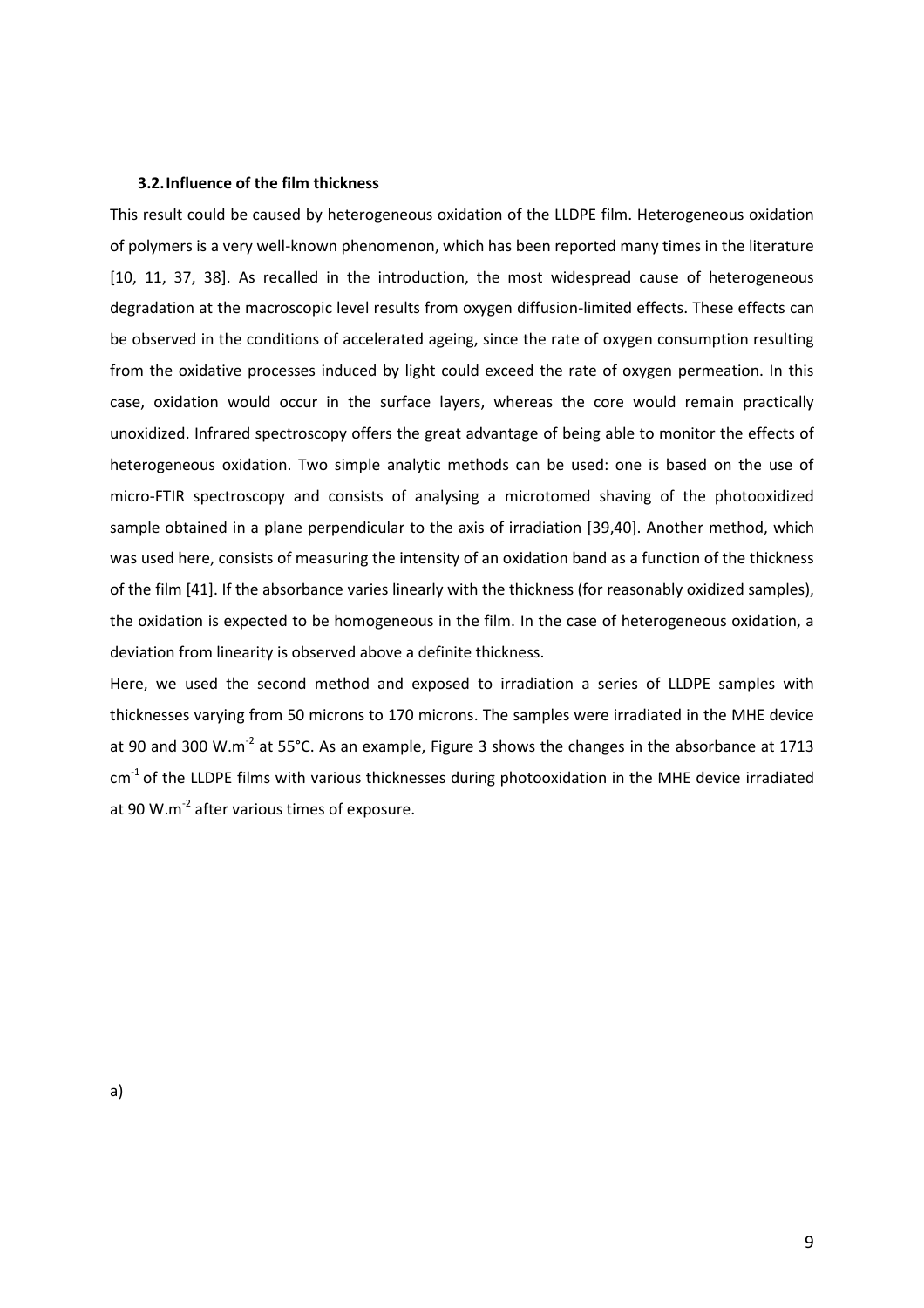





Figure 3: Changes in absorbance at 1713 cm<sup>-1</sup> of the LLDPE films with thicknesses from 50 to 170 microns during photooxidation in the MHE device *at 55°C a) at 90 W.m-2 and b) and at 300 W.m-2*

This graph shows that the absorbance at 1713 cm<sup>-1</sup> after various exposure times from 100 to 320 hours varied linearly with the thickness of the samples. We obtained exactly the same curves in the case of exposures at 90 W.m<sup>-2</sup> (Fig. 3a) and at 300 W.m<sup>-2</sup> (Fig. 3b). The intercepts of the curves presented in these figures are not equal to 0, which is a consequence of photo-initiating oxidation products concentrated in a thin layer of the order of 10 microns thick near the surface, as a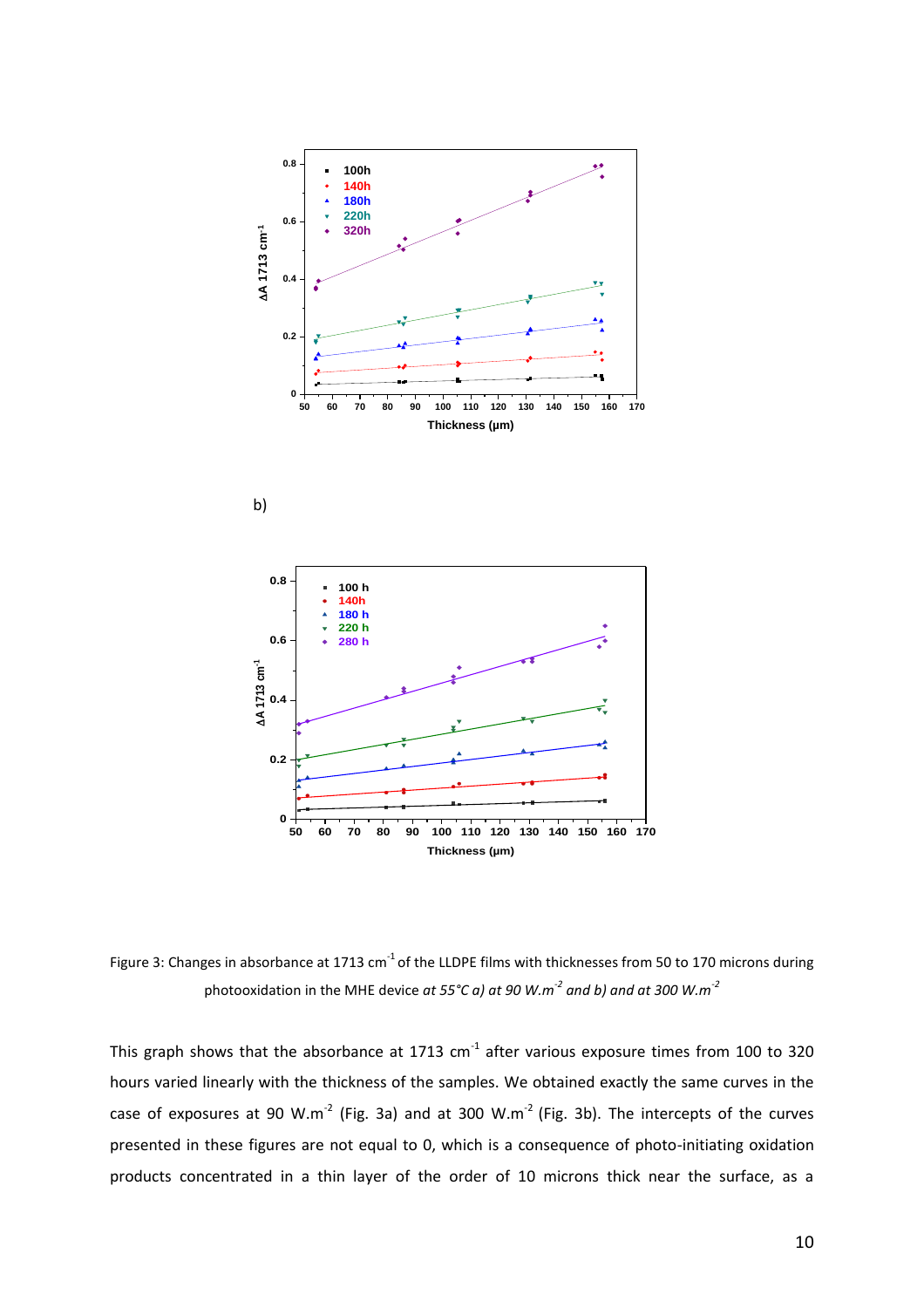consequence of a surface oxidation during film fabrication, as already reported by Gugumus [42]. This result indicates that the oxidation rate was not controlled by the diffusion of oxygen into the sample.

### **3.3.Influence of the temperature (51 to 65°C)**

We then examined the influence of the temperature of the chamber on the rate of photothermal degradation. The samples were exposed to either 90 or 300 W.m<sup>-2</sup> light, and the temperature was varied from 51 to 65°C. The kinetic curves of the oxidation are shown in Figure 4.

<span id="page-11-0"></span>

Figure 4: Absorbance  $\Delta$ A (1713 cm<sup>-1</sup>) vs. exposure time as a function of irradiance (90 and 300 W.m<sup>-2</sup>) at a sample temperature varying from 51 to 65°C (film thickness 80 microns).

The results in Figure 4 show that increasing the temperature during photooxidation experiments led to a marked increase in the rate of oxidation of the sample, which reflected the thermal activation of the photooxidation. From this graph, a shift factor can be easily calculated using the curve at the lowest temperature (51°C) as the reference. Plotting the logarithm of the shift factor as a function of the inverse of the temperature 1/T allows determining the activation energy, which is proportional to the slope of the linear line fitted through the actual values (Figure 5). The calculated activation energy was approximately 74 kJ.mol<sup>-1</sup>. The kinetic curves at the various temperatures obtained in the case of irradiations at 90 and 300 W.m<sup>-2</sup> were exactly the same, this then gives the same activation energy for both the irradiances.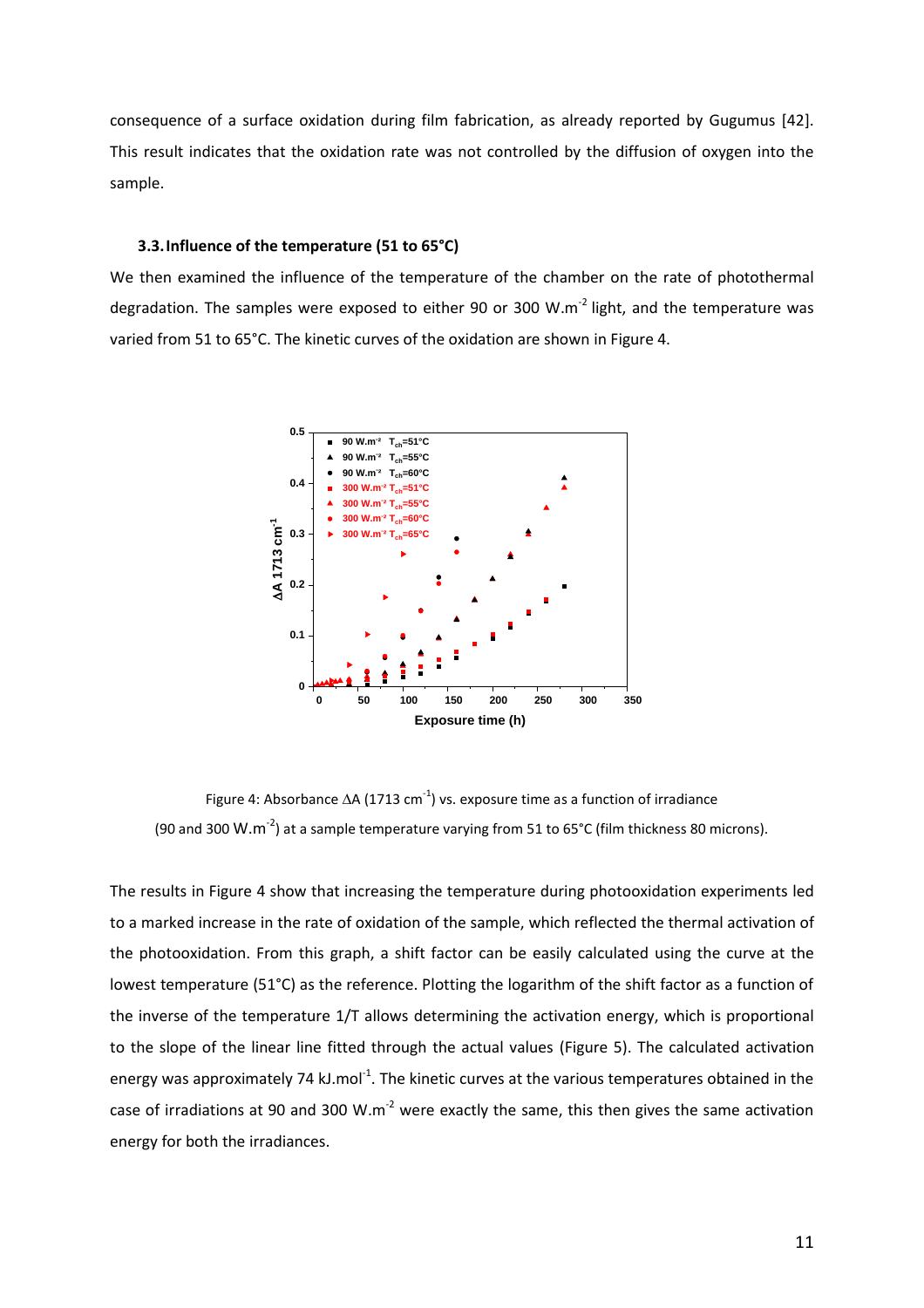

Figure 5: Arrhenius plot of the shift factor (SF) calculated from Figure 4 for LLDPE photooxidation at 300 W.m<sup>-2</sup>.

This value was different from that measured in the case of the thermooxidation of polyethylene (in the absence of UV irradiation). A previous study [\[30\]](#page-5-0) and other studies [\[9,](#page-2-2) 43] indicated that, depending on the type of polyethylene (crystallinity, degree of branching, etc.) and the criteria chosen for the Arrhenius plot, the apparent activation energy  $E<sub>a</sub>$  of the linear part of the Arrhenius curve was approximately 100-110 kJ.mol<sup>-1</sup>.

# **3.4.Influence of irradiance (below 90 W.m-2 ) at a constant temperature (60°C)**

The results shown in Figure 2 indicate that no increase in the photooxidation rate was observed when increasing the irradiance from 90 to 300 W.m<sup>-2</sup>, which suggests that the Schwarzschild coefficient for LLDPE is equal to 0 in the irradiance range of 90 - 300 W.m<sup>-2</sup>. The next step was to monitor the irradiance dependence of the oxidation rate at irradiances below 90 W.m<sup>-2</sup>. We performed experiments using density filters to evenly decrease the irradiance in the whole spectrum without changing the spectral distribution (see Table 1 in the experimental part). Using these filters allowed us to decrease the light irradiance well below 90 W.m<sup>-2</sup>. The obtained results are shown in Figure 6.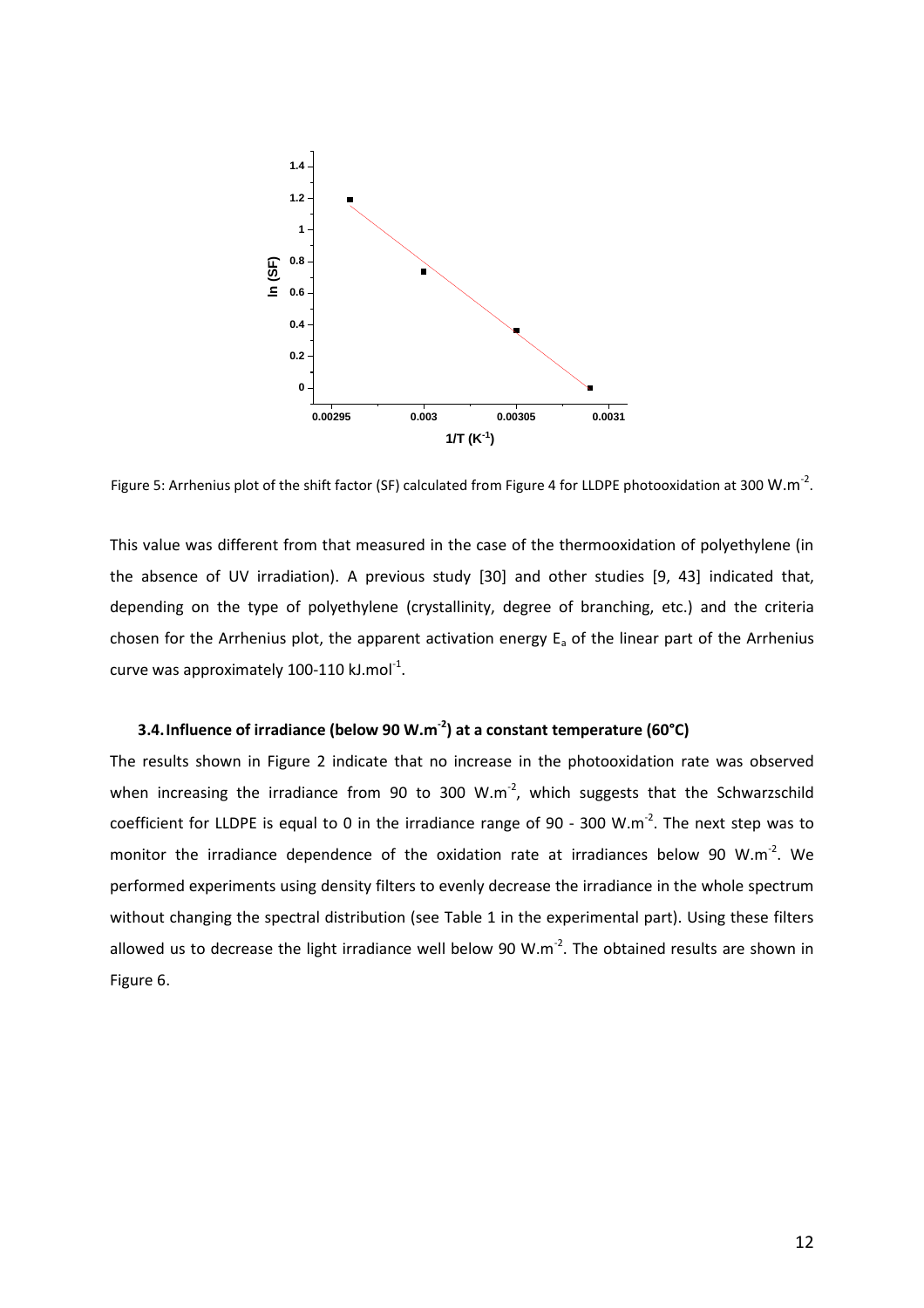

Figure 6: Variations in absorbance  $\Delta A$  (1713 cm<sup>-1</sup>) vs. exposure time as a function of irradiance (0 to 90 W.m<sup>-2</sup>) at a sample temperature of 60°C (film thickness 80 microns)

These results indicated that the rate of oxidation increased with increasing irradiance, but only in the range of irradiance between 1.1 and 41.5 W.m<sup>-2</sup>. It can be observed that the kinetics curves approach a limit when the irradiance exceeds an irradiance value of approximately 50 W.m<sup>-2</sup>. This observation indicated that the Schwarzschild coefficient for LLDPE was 0 when the irradiances exceeded this value. From the kinetic curves given in Figure 6, it is possible to calculate for each irradiance a relative rate, which is defined as the time required to reach a certain absorbance at 1713 cm<sup>-1</sup>, divided by the time to reach the same absorbance when irradiations were performed at 90 or 300 W.m<sup>-2</sup> (it is recalled that the kinetic curves of oxidation were exactly similar at 90 or 300 W.m<sup>-2</sup>). This was done for three extents of oxidation, corresponding to absorbances  $\Delta A$  (1713 cm<sup>-1</sup>) = 0.05, 0.10 and 0.15. The relative rates of photothermal oxidation were then plotted against the irradiance as a log-log plot according to the equation  $k = A \int_{a}^{p}$ . This plot is shown in Figure 7. The slope of the curves in Figure 7 was equal to p. The slope was practically the same for the three oxidation extents considered ( $\Delta$ A 1713 cm<sup>-1</sup> = 0.05/0.10/0.15). The slope approached 0.5 at irradiances below 41.5  $W.m^{-2}$  and decreased to 0 when the irradiance exceeded 90  $W.m^{-2}$ .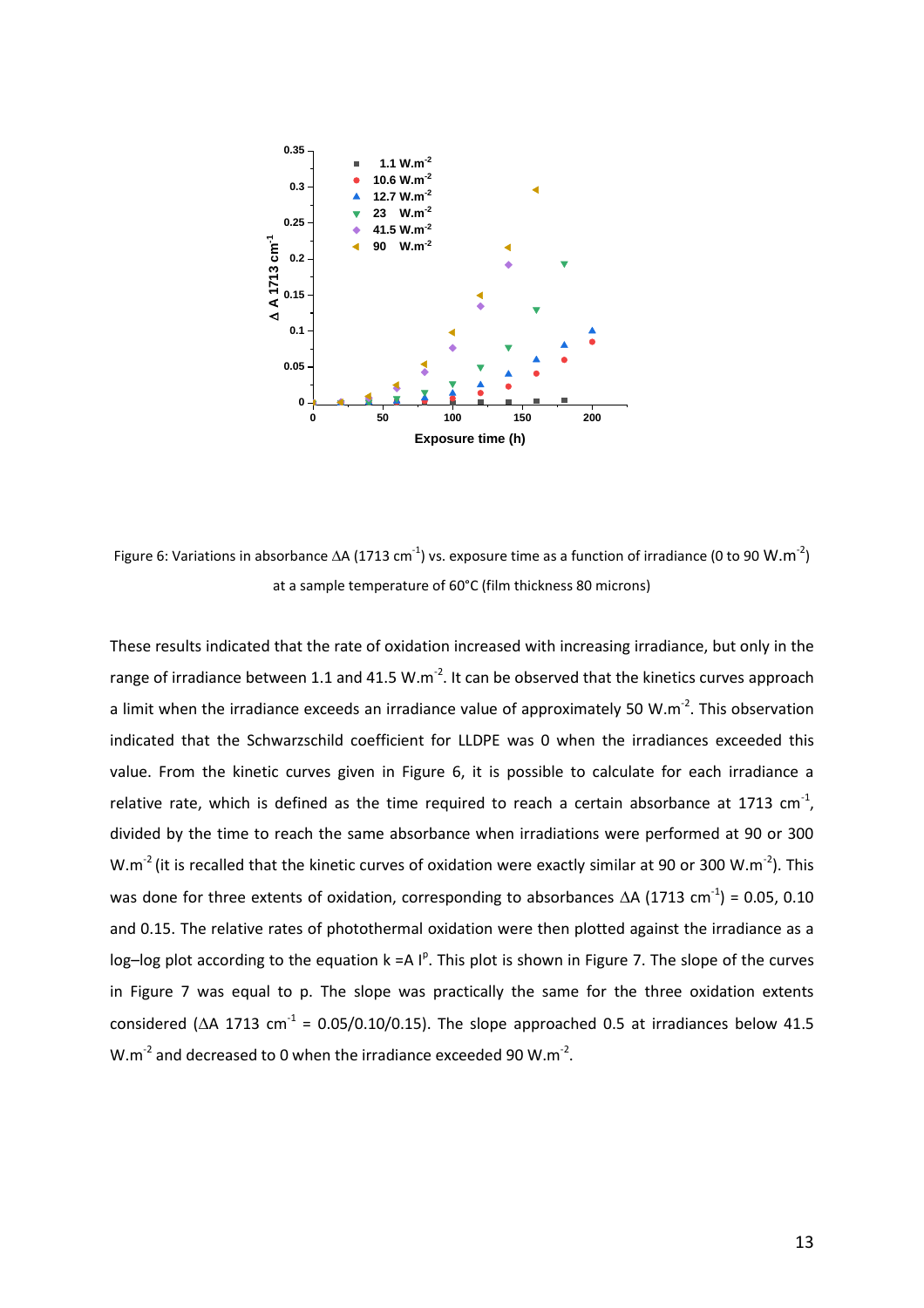

Figure 7 : Relative rates of photothermal oxidation as a log-log plot according to the equation k =A  $I^p$  (the curves correspond to A (1713 cm<sup>-1</sup>) = 0.05/0.10/0.15

This result was unexpected, and we reproduced this experiment using two other LLDPEs of different origins. The results (not presented here) were found to be exactly similar. It is worth recalling that the results obtained in this manuscript only concern unstabilized polyethylene, and these conclusions apply only to LLDPE and do not necessarily apply to other materials with different chemical natures or materials with stabilizers.

Our results indicated that the formation of carbonyls resulting from exposure to UV light did not follow the reciprocity law. The Schwarzschild coefficient p was always below 1 and approached 0.5 at irradiances below 41.5 W.m<sup>-2</sup>. More importantly, above this irradiance level, the coefficient was equal to 0, which indicated that increasing the irradiance above 50 W.m<sup>-2</sup> did not provoke any increase in the oxidation rate.

A similar trend regarding the effect of light intensity has been reported in the literature [\[20\]](#page-3-1) in the case of HDPE, which found a linear variation of the oxidation rate with the irradiance and a limit value of the oxidation rate at the highest intensities. No interpretation was given.

As shown above, this result does not result from a limitation of the diffusion of oxygen from the atmosphere into the samples. A plausible explanation considers that above a certain level of UV light intensity, the free radical generation is so high that recombination and/or disproportionation are faster than propagation. Similar trends have been reported in the literature by Gugumus [\[42\]](#page-11-0) and explained by the fact that when increasing light intensity, the only reactions to be expected were photoreactions of radicals and termination reactions. This result was not expected because an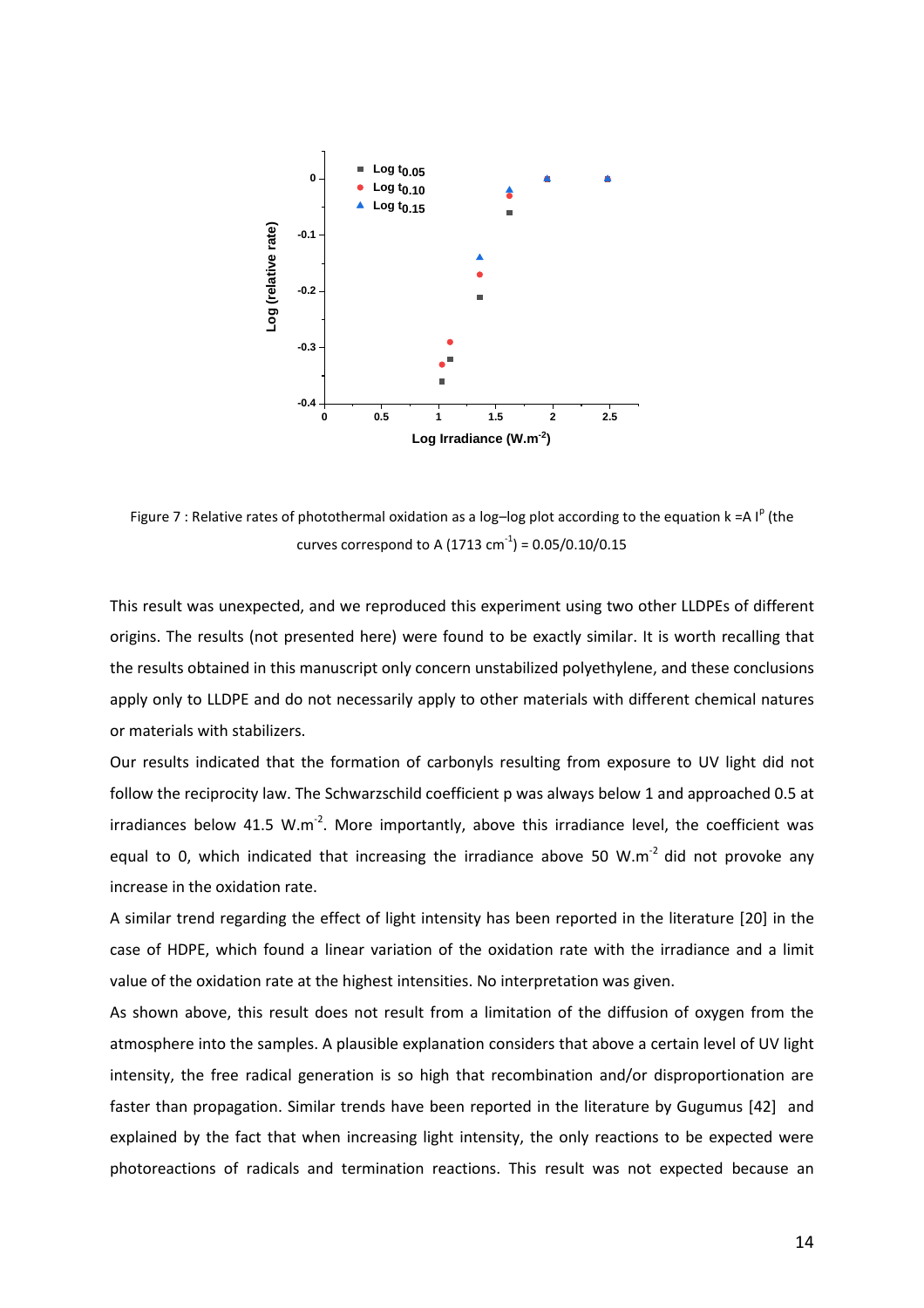irradiance of 90 W.m<sup>-2</sup> in the range of 300 and 415 nm is generally considered not too high.

Moreover, the second important result is the role played by the temperature, which has not been discussed so far here. The impact of temperature on the rate of photothermal oxidation must be considered since it can fully modify the global scheme. The results shown in Figure 4 indicated that increasing the temperature increased the rate of photothermal oxidation, whereas increasing the irradiance from 90 to 300 W.m<sup>-2</sup> had no effect on the rates. The pure photochemical reactions involved in the initiation and ramification steps are not expected to be thermally activated, whereas propagation is a thermal process. Our results suggested that increasing the temperature favoured the propagation step, after which oxidation became possible. The plausible role that the temperature could play in this process has been reported in the literature [\[42\]](#page-11-0).

# **3.5 Influence of irradiance (90 and 300 W.m-2 ) on the photothermal oxidation of PC and PET at a constant temperature (60°C)**

Because the results obtained in the case of LLDPE were not expected and could be considered questionable, we repeated the experiments performed with bis-phenol A polycarbonate and poly(ethyleneterephthalate). These polymers were chosen because both have intrinsic absorptions in the UV domain of solar light, which are likely to involve direct photochemical processes. The PC and PET films were exposed to similar irradiance conditions of irradiance (90 and 300 W.m<sup>-2</sup>) at a temperature of 60°C. The oxidation kinetic curves are shown in Figure 8a and 8b.

a)



b)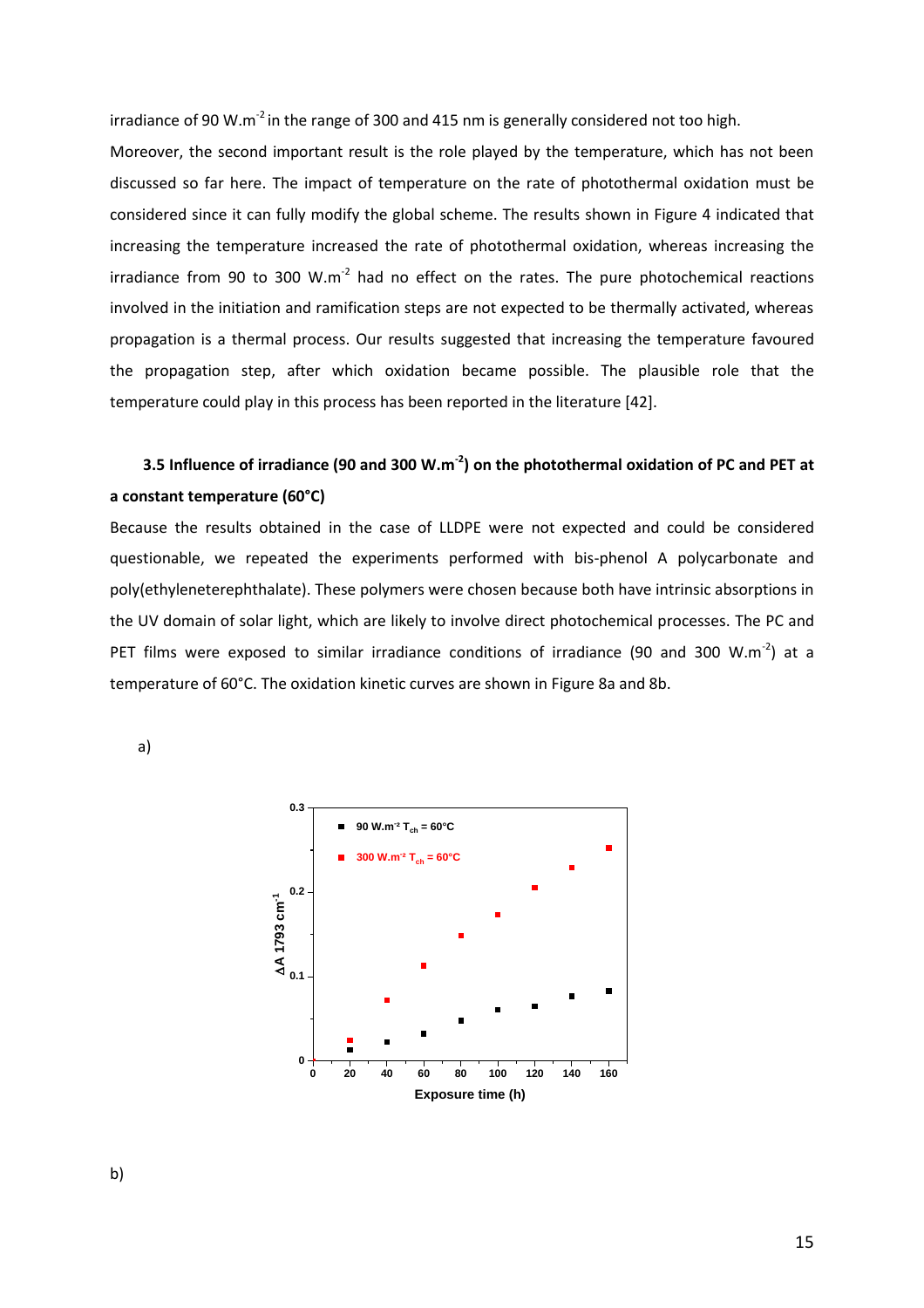

Figure 8: Variation of carbonyl absorbance vs. exposure time as a function of irradiance (90 and 300 W.m<sup>-2</sup>) at a sample temperature of 60°C (8a: PET and 8b: PC)

The p coefficients were calculated from the curves in Figure 8 using the same procedure as described above for LLDPE. In the case of PET, the p coefficient was equal to 1, which implied that the reciprocity was verified (in this range of irradiance). In the case of PC, the p coefficient was approximately 0.8*,* which is close to data from the literature [21, 22] Linear increases in degradation with increased irradiance were observed for PC and poly(butylene terephthalate) irradiated in Weather-ometer at various irradiances [21] and PC was reported to follow the reciprocity law in the case of irradiations performed at various intensities in a Suntest XXL+ [22]. The comparison of polyethylene with absorbing polymers is an important result which indicates that acceleration is polymer type dependent.

#### **4. Conclusions**

.

Accelerating degradation has been desired and explored for years, but it must be considered that the Schwarzschild coefficient p may vary from one given polymer to another, which is well known; however, it may also vary for a given polymer depending on the stability of the material brought by stabilizers. In the case of unstabilized polyethylene, no acceleration of the oxidation can be obtained by increasing the irradiance above a certain level not considered as high. Reciprocity failure with a p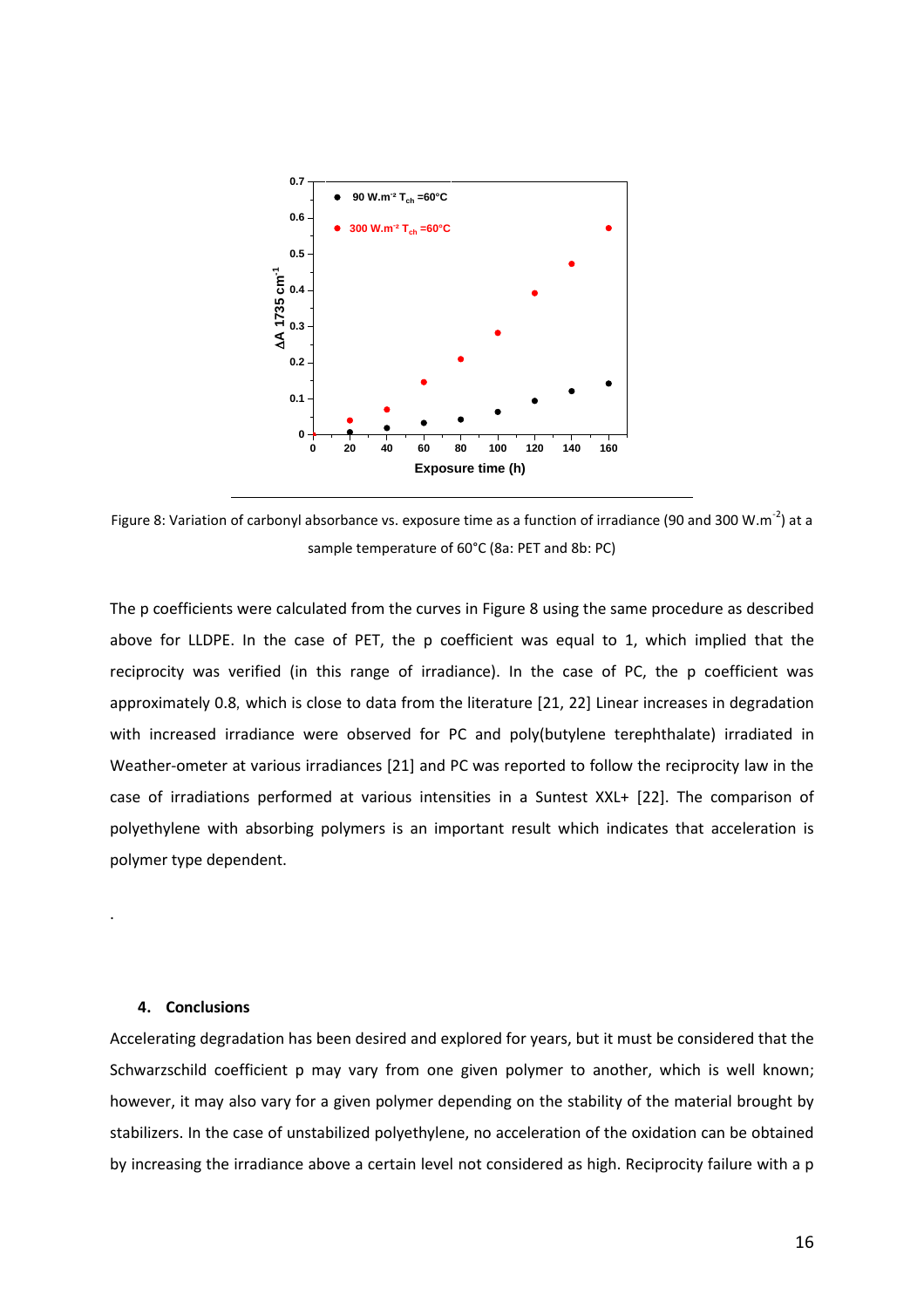from 0.5 to 0 occurs when increasing the irradiance while staying in a range of acceptable irradiance values.

On the basis of results published in the literature [\[42\]](#page-11-0), this could be explained by the fact that recombination and/or disproportionation are faster than propagation as a result of excessive free radical generation resulting from light absorption at high irradiance levels. Acceleration of the oxidation can be obtained by increasing the temperature because propagation is thermally activated. The pure photochemical processes of polyethylene photooxidation are not thermally activated, in contrast to propagation, which does not involve light.

This result is important from a fundamental point of view, since it shows that the respective roles of light and temperature have to be discriminated. The result is also important from a practical point of view, since it provides strong indications regarding the limits of accelerated ageing and lifetime prediction. Our results indicated that there was a limit to the acceleration. Above a certain irradiance, no more acceleration occurred, but increasing the temperature allowed for an increase in the oxidation rate. However, this result could give more importance to the thermoinduced activation, which could provoke changes in the mechanism. It is indeed known that thermooxidation and photooxidation of LLDPE involve slightly different chemical mechanisms, with different consequences concerning the degradation of the functional properties of the polymer. The results obtained in the case of LLDPE highlight the issue of lifetime prediction, and a comprehensive study should include experiments performed at various irradiances and temperatures, which is timeconsuming and not feasible for obvious reasons.

#### **Acknowledgments**

The financial support of the Agence Nationale de la Recherche through the program LabCom POPBA is greatly appreciated.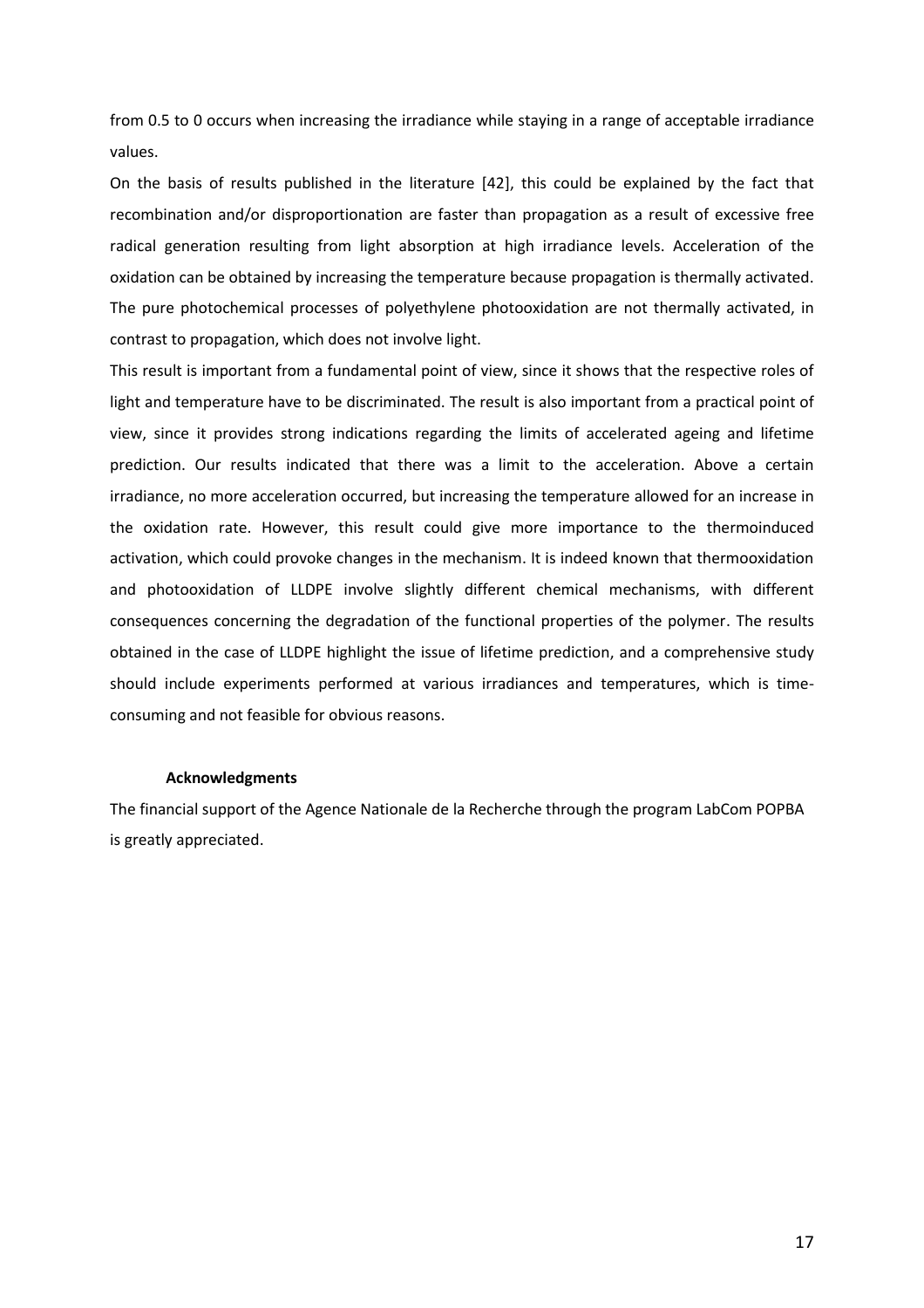### **Figure Captions**

**Figure 1**: Infrared spectra of a LLDPE film (80 microns) at different times of photooxidation in the MHE device  $(90 W.m<sup>-2</sup>$  and  $60°C)$ 

**Figure 2**: Carbonyl absorbance  $\Delta A$  (1713 cm<sup>-1</sup>) vs. ageing time as a function of irradiance (90 and 300 W.m<sup>-2</sup>) at a sample temperature of 55°C (LLDPE film thickness 80 microns).

**Figure 3**: Changes in absorbance at 1713 cm<sup>-1</sup> of the LLDPE films with thicknesses from 50 to 170 microns during photooxidation in the MHE device at 55°C a) at 90 W.m<sup>-2</sup> and b) and at 300 W.m<sup>-2</sup>

**Figure 4**: Absorbance  $\Delta A$  (1713 cm<sup>-1</sup>) vs. exposure time as a function of irradiance (90 and 300 W.m<sup>-2</sup>) at a sample temperature varying from 51 to 65°C (film thickness 80 microns).

**Figure 5**: Arrhenius plot of the shift factor (SF) calculated from Figure 4 for LLDPE photooxidation at 300 W.m-2 .

**Figure 6**: Variations in absorbance  $\Delta A$  (1713 cm<sup>-1</sup>) vs. exposure time as a function of irradiance (0 to 90 W.m<sup>-2</sup>) at a sample temperature of 60°C (film thickness 80 microns)

**Figure 7** : Relative rates of photothermal oxidation as a log-log plot according to the equation  $k = A \mid P$  (the curves correspond to A (1713 cm<sup>-1</sup>) = 0.05/0.10/0.15

Figure 8: Variation of carbonyl absorbance vs. exposure time as a function of irradiance (90 and 300 W.m<sup>-2</sup>) at a sample temperature of 60°C (8a: PET and 8b: PC)

**Table 1** : Spectral characteristics of the neutral density filters and irradiance received by the films.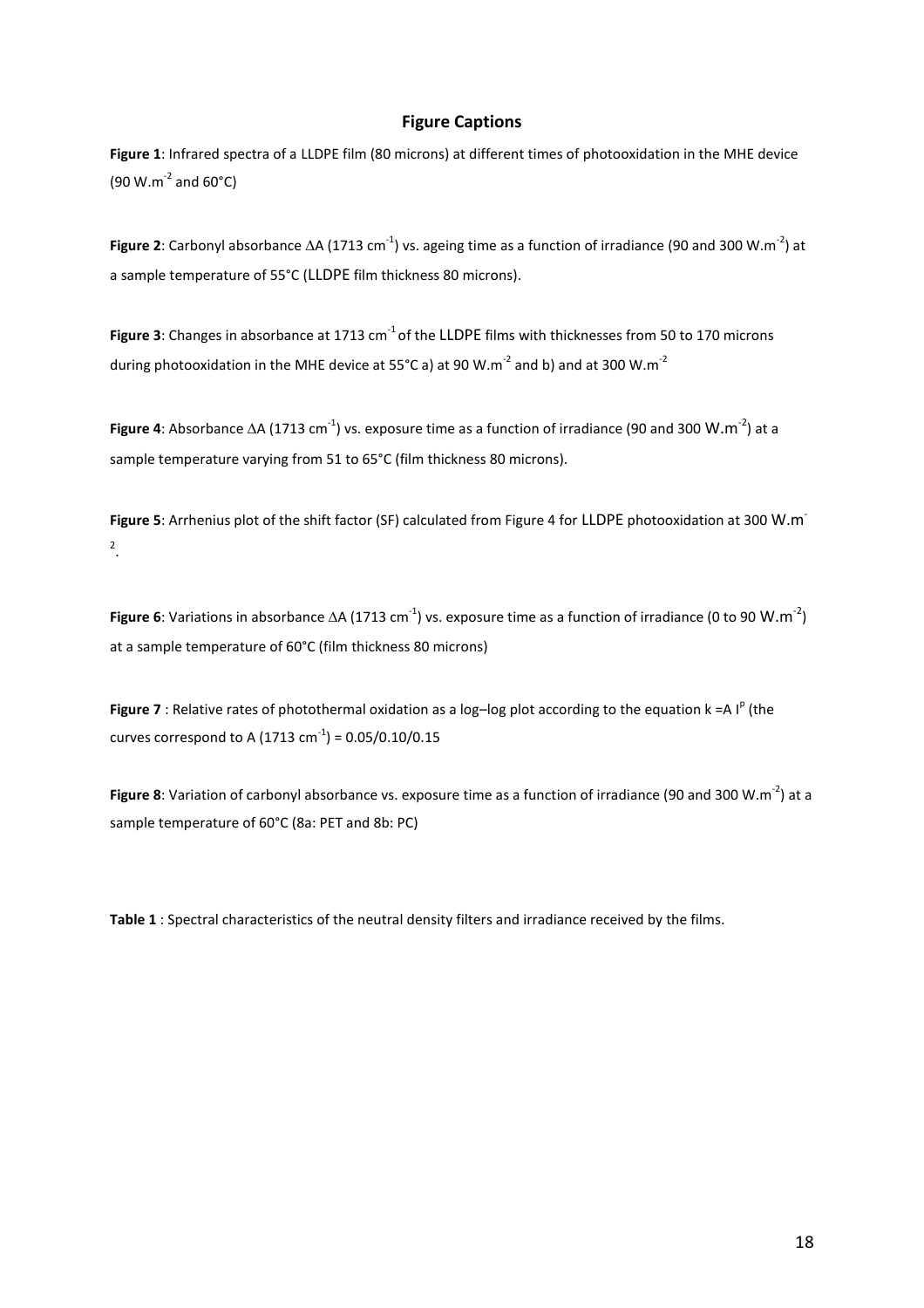#### **REFERENCES**

j

<sup>5</sup> Gardette J.L., Lemaire Wavelength effects on the photo-chemistry of poly(vinyl chloride). Polym Degrad Stab 1986; 16: 147-158.

6 Gaumet S., Gardette J.L., Lemaire J. Photo-chemistry of copolymers of vinylidene chloride and vinyl chloride: Part I-Wavelength effects on discoloration. Polym Degrad Stab 1987; 18: 135-143.

<sup>7</sup> Lemaire J., Gardette J.L., Lacoste J., Delprat P., Vaillant D. Mechanisms of photooxidation of polyolefins : prediction of lifetime in weathering conditions. Adv. Chem. Sci. 1996; 249: 577-598.

 $^8$  Celina M.. Review of polymer oxidation and its relationship with materials performance and lifetime prediction. Polym Degrad Stab 2013; 98:2419-2429.

<sup>9</sup> Celina M, Gillen KT, Assink RA. Accelerated aging and lifetime prediction: review of non-Arrhenius behaviour due to two competing processes. Polym Degrad Stab 2005; 90: 395-404.

<sup>10</sup> Clough R.L., Gillen K.T., Oxygen diffusion effects in thermally aged elastomers. Polym Degrad Stab 1992; 38: 47-5.

 $11$  Pospisil J., Pilar J., Billingham N.C., Marek A., Horak Z., Nespurek S. Factors affecting accelerated testing of polymer photostability. Polym Degrad Stab 2006; 91 :417-422.

<sup>12</sup> Rivaton A, Sallet D, Lemaire J. The photochemistry of bisphenol A polycarbonate reconsidered. Polymer Photochemistry 1983; 3: 463–81.

 $14$  Rivaton A. Recent advances in bisphenol A polycarbonate photodegradation. Polym Degrad Stab 1995; 49:163-79.

<sup>15</sup> Philippart J.L., Sinturel C., Gardette J.L. Influence of the light intensity on the photooxidation of polypropylene. Polym Degrad Stab 1997; 58: 261-268

<sup>16</sup> Philippart J.L., Sinturel C., Arnaud R., Gardette J.L. Influence of the exposure parameters on the mechanism of photooxidation of polypropylene. Polym Degrad Stab 1999; 64: 213-225

<sup>17</sup> Pimentel Real L., Gardette J.L., Rocha A.P. Artificial Simulated and Natural Weathering of Polyvinylchloride for Outdoor Applications: the Influence of the Water in the changes of properties. Polym Degrad Stab 2005, 88, 357-362

<sup>18</sup> Martin J.W., Chin J. W., Nguyen T. Reciprocity law experiments in polymeric photodegradation:a critical review. Progress in Organic Coatings 2003;47: 292–311

 $19$  S. W. Bigger, J. Scheirs, O. Delatycki. Effect of light Intensity on the Photooxidation Kinetics of High-Density Polyethylene. J. Polym. Sci. Part A: Polym. Chem.: Vol. 30 (1992)

<sup>20</sup> Fairbrother A., Hsueh H.C., Kim J.H., Jacobs D., Perry L., Goodwin D., White C., Watson S., Sung L.P.. Temperature and light intensity effects on photodegradation of high-density polyethylene. Polym Degrad Stab 2019; 165: 153-160

<sup>21</sup> Pickett J.E., Gibson D.A., Gardner M.M.. Effects of irradiation conditions on the weathering of engineering thermoplastic Polym Degrad Stab 2008; 93: 1597–1606.

<sup>22</sup> Diepens M., Gijsman P.. Influence of light intensity on the photodegradation of bisphenol-A polycarbonate. Polym Degrad Stab 2009; 94: 34–38.

<sup>23</sup> Gaumet J., Gardette J.L., Lemaire J.Photo-oxidation of poly(vinylchloride): 2. A comparative study of thermoand photo-oxidations. Polym Degrad Stab 1991; 33: 17-34.

 $1$  Avenel C., Raccurt O., Gardette J.-L., Therias S. Review of accelerated ageing test modelling and its application to solar mirrors. Solar Energy Materials and Solar Cells 2018;186: 29-41.

<sup>&</sup>lt;sup>2</sup> Avenel C., Raccurt O., Gardette J.-L., Therias S. Accelerated aging test modeling applied to solar mirrors. npj Materials Degradation, volume 3, 2019; 3: Article number: 27

 $3$  Torikai A, Mitsuoka T, Fueki K. Wavelength sensitivity of the photoinduced reaction in polycarbonate. Journal of Polymer Science: Part A: Polymer Chemistry 1993; 31:2785–2788.

<sup>&</sup>lt;sup>4</sup> Andrady AL. Wavelength sensitivity in polymer photodegradation. Advances in Polymer Science 1997; 128:47–94.

<sup>&</sup>lt;sup>13</sup> Lemaire J, Gardette JL, Rivaton A, Roger A. Dual photochemistries in aliphatic polyamides, bisphenol A polycarbonate and aromatic polyurethanes – a short review. Polym Degrad Stab 1986; 15:1-13.